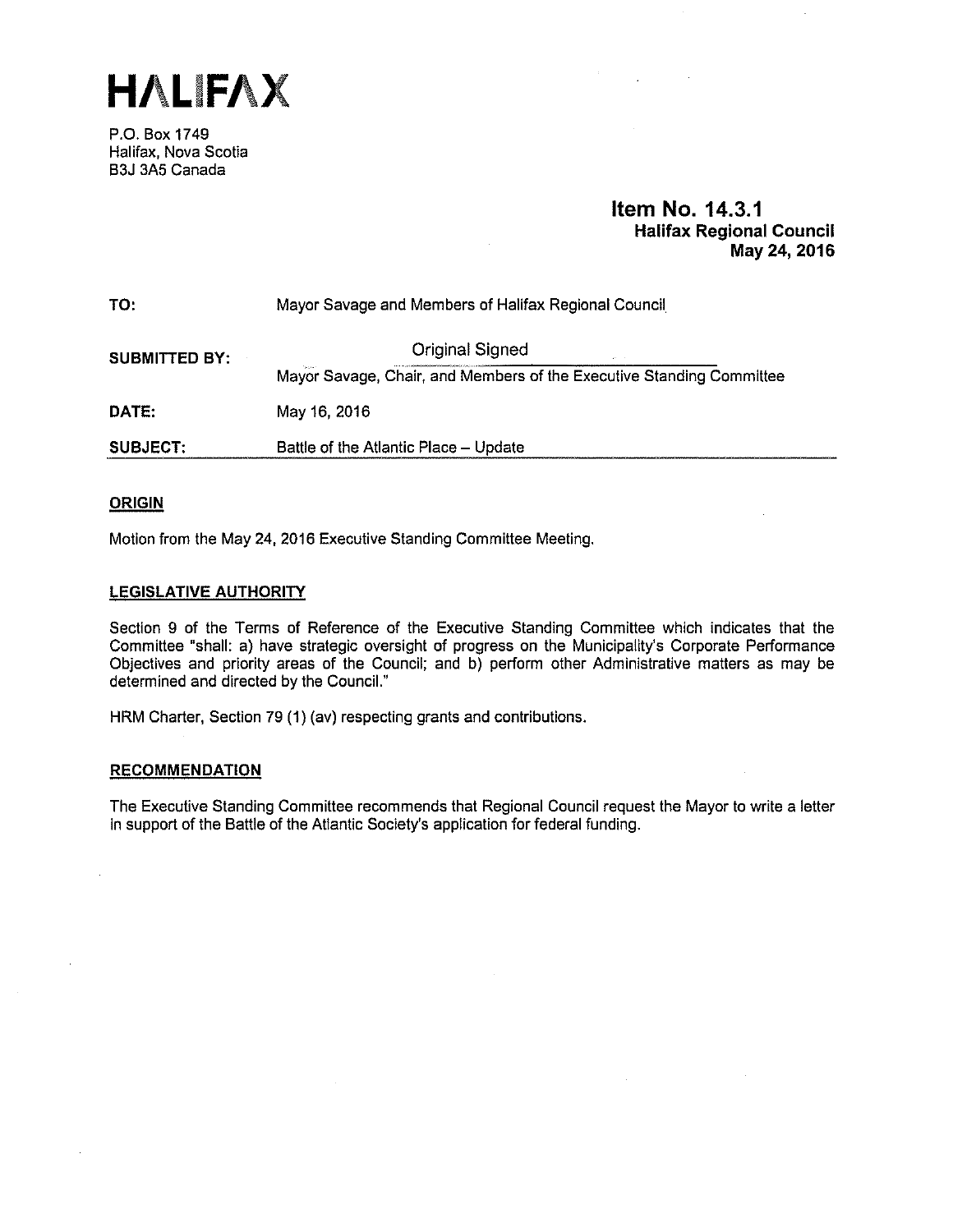# **BACKGROUND**

On September 9, 2014 Halifax Regional Council passed a motion requesting a staff report regarding possible capital investment and property tax relief for the proposed Battle of the Atlantic Place on Lower Water Street. Subsequently, a recommendation report dated April 14, 2016 was before the Executive Standing Committee at the May 16, 2016 meeting. Additional information can be reviewed in the background section of the attached April 14, 2016 staff report.

#### **DISCUSSION**

At the meeting of the Executive Standing Committee on May 16, 2016 a motion was passed to recommend that Regional Council request that the Mayor write a letter in support of lhe Battle of the Atlantic Society's application for federal funding. Further details are provided in the discussion section of the staff report dated April 14, 2016.

#### **FINANCIAL IMPLICATIONS**

There are no financial implications to this report.

#### **RISK CONSIDERATION**

No risk considerations identified.

## **COMMUNITY ENGAGEMENT**

The Executive Standing Committee is comprised of seven duly elected officials. Meetings are held in public unless otherwise indicated and the agenda and materials are posted to the HRM website.

#### **ENVIRONMENTAL IMPLICATIONS**

No environmental implications identified.

#### **ALTERNATIVES**

The Committee did not set forth any alternatives.

#### **ATTACHMENTS**

Attachment 1: Staff report dated April 14, 2016

A copy of this report can be obtained on line at http://www.halifax.ca/council/agendasc/cagenda.php then choose the appropriate meeting date, or by contacting the Office of the Municipal Clerk at 902.490.4210, or Fax 902.490.4208.

Report Prepared by: Phoebe Rai, Legislative Assistant 902-490-6732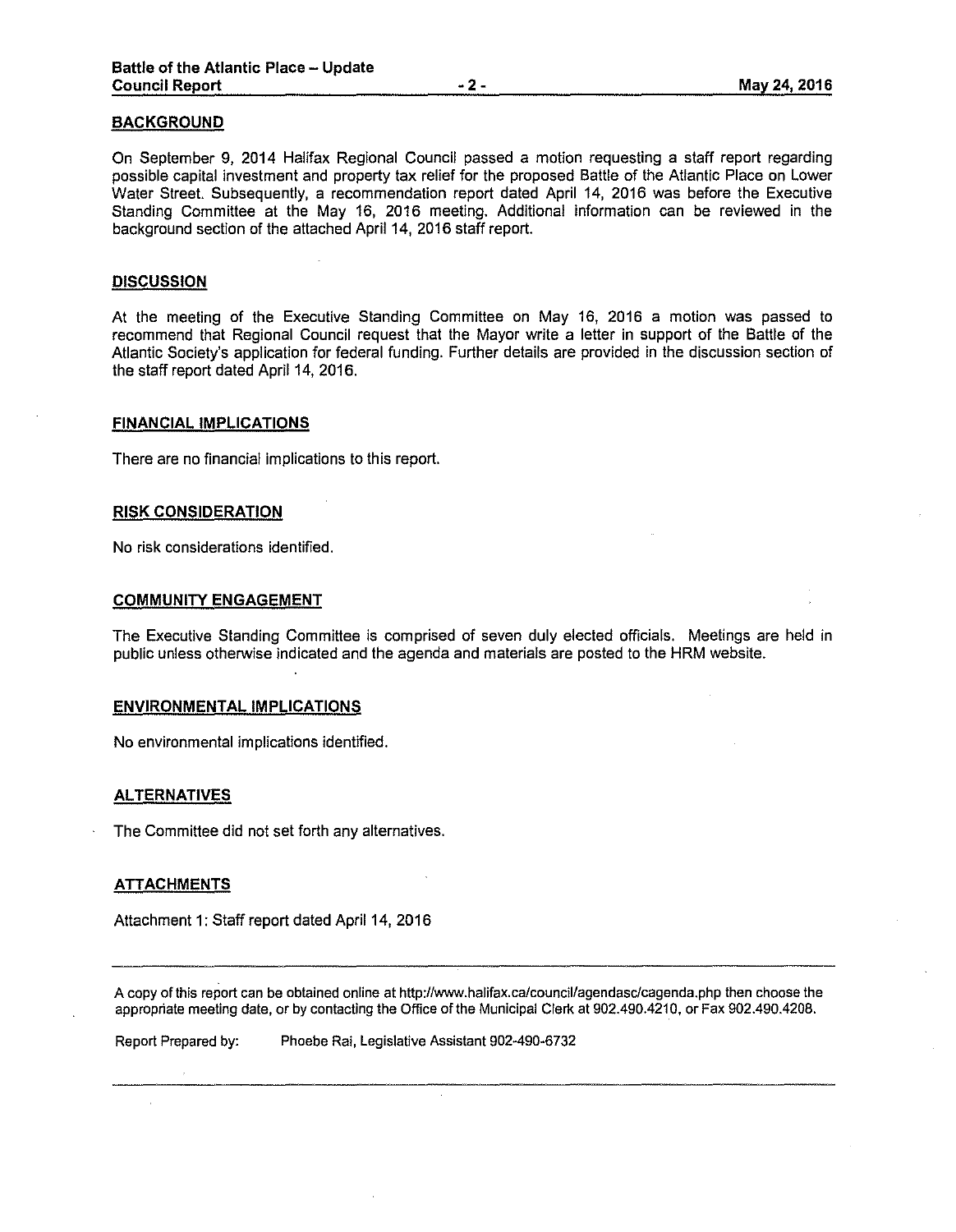

P.O. Bax 1749 Halifax, Nava Scotia B3J 3A5 Canada

# **Item No. 12.1.1 Executive Standing Committee May 16, 2016**

TO:

Chair and Members of the Executive Standing Committee

Original Signed

**SUBMITTED BY:** 

Maggie MacDonald, Managing Director of Government Relations and External **Affairs** 

**DATE:**  April 14, 2016

#### **SUBJECT: Battle of the Atlantic Place - Update**

# **ORIGIN**

Item 12.1 of the September 9, 2014 Halifax Regional Council meeting, motion requested: That Halifax Regional Council request a staff report regarding possible capital investment and property tax relief for the proposed Battle of the Atlantic Place on Lower Water Street subject to Federal and Provincial participation and successful fundraising. The staff report should address alignment between Battle of the Atlantic objectives and outcomes with HRM priorities, including economic development, and should address HRM's ability to respond to this request.

# **LEGISLATIVE AUTHORITY**

HRM Charter, Section 79 (1) (av) respecting grants and contributions.

# **RECOMMENDATION**

It is recommended that the Executive Standing Committee request that the Mayor write a letter in support of the Battle of the Atlantic Society's application for federal funding.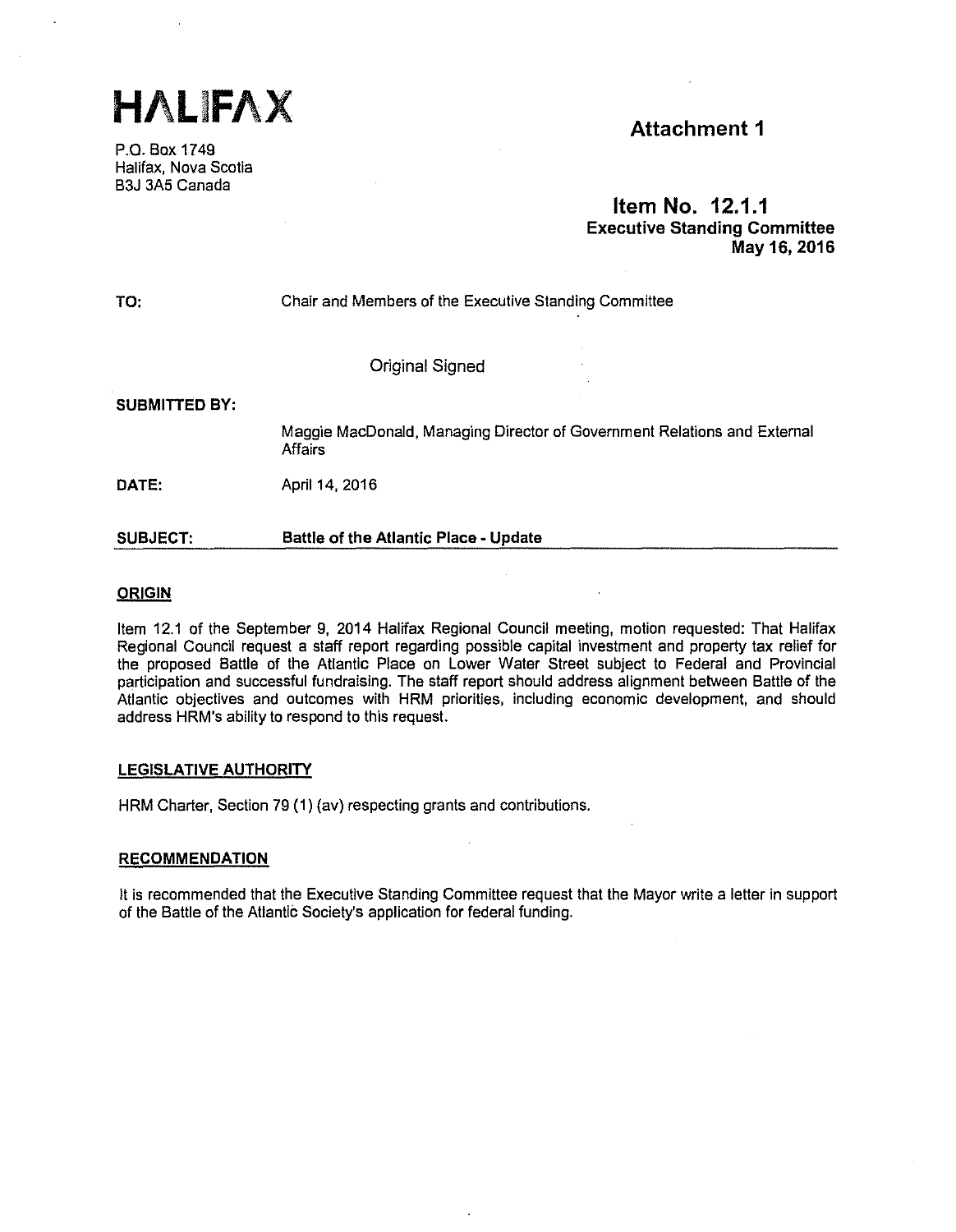## **BACKGROUND**

In early 2010, lhe' municipality received· ifs first formal contact from the Canadian Naval Memorial Trust regarding potential support for Battle of the Atlantic Place, an interpretive facility proposed to be located on the Halifax waterfront. To date, two grants under the HRM Community Grants program have been awarded for development work on this project.

On March 20, 2012 Regional Council, via the Grants Committee, provided a grant of \$50,000 to the Canadian Naval Memorial Trust towards professional fees and marketing for an international design competition to advance the protection of the HMCS Sackville. In addition, Council approved assignment of an HRM representative to serve on the design competition committee.

On January 28, 2014 Regional Council, via the Grants Committee, approved a \$25,000 grant for Phase Two of the project, along with the recommendation that the Trust apply to the 2014-15 program for an additional \$25,000.

No formal application has been received for further phases of the project, although the proponent has made contact with staff and members of Council. It is anticipated that future financial requests to facilitate the completion of this multi-million dollar project will be some combination of capital, operating, and/or tax relief.

# **DISCUSSION**

#### **Project Description**

The proposed development is an "experience centre" to convey, in an innovative manner, a sense of the sacrifice of the hundreds of thousands of Canadians who participated in the Battle of the Atlantic. The proposal is comprised of an architecturally unique building, including a permanent indoor dry dock facility to house the HMCS Sackville, a Maritime Command Museum, and a Naval Memorial Hall. The proposed site is adjacent to Sackville Landing, and has been allocated to the proponent by the Province of Nova Scotia.

The Design phase of the project is complete. The municipality contributed \$50,000 toward a \$900,000 detailed design concept competition. The other two levels of government and private contributions comprised the balance of the funding. Follow-up phases have included an economic impact study and project costing. Additional required work includes environmental assessment, geotechnical evaluation, land use, and planning approval requirements. The municipality was asked for an additional \$50,000 after the design phase and contributed \$25,000, with a further recommendation that the Trust apply in 2014-15 for an additional \$25,000 (Note: the Trust did not apply for the second \$25,000). The total cost of these post-design phases was estimated at \$400,000 for consulting fees and administration.

#### **Proponent**

The project was initiated by the Canadian Naval Memorial Trust, a non-profit society comprising trustees from across Canada and around the world. The Trust's primary purpose is the preservation and promotion of Canada's naval history, including the operation of an interpretation centre and the stewardship of the HMCS Sackville, which was designated as Canada's Naval Memorial in 1985. In 2015, management of the project was taken over by the Battle of the Atlantic Society (herein after referred to as "the Society"), a not-for-profit organization established with the sole purpose of creating the facility.

#### **Estimated Project Cost**

The Phase One cost was approximately \$900,000 and subsequent development phases were estimated at \$400,000. A cost summary prepared in October 2013 provided a draft "Class C" estimate of approximately \$180 - \$210 million for the total project.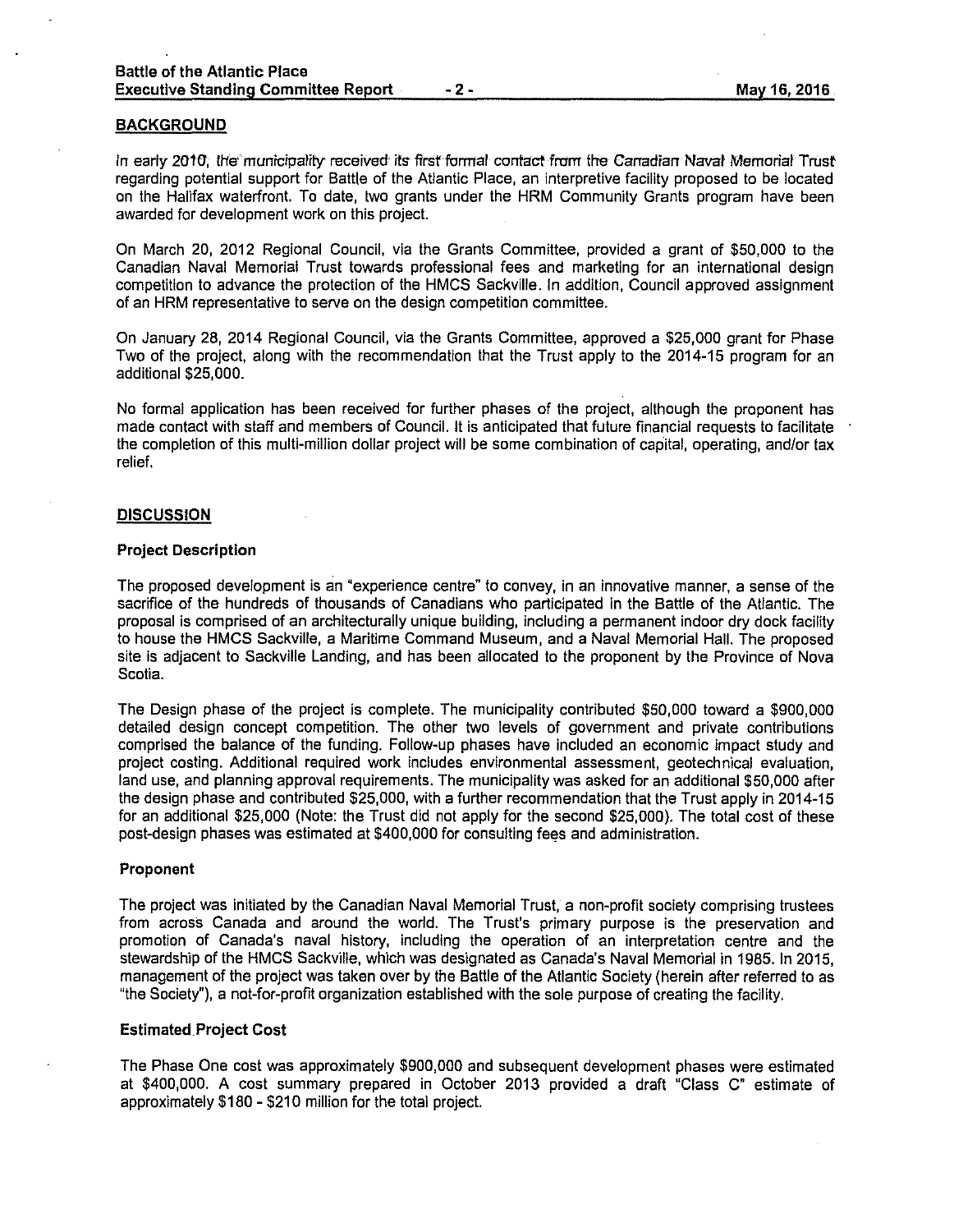# **Potential Municipal Role**

The municipality has not received a specific monetary request to support completion of the project. In future, if the Society does request a financial contribution, the municipality does not have a grant program that can accommodate the funding request that is likely to support a project of this size. The Community Grants program, which allocated funding for the development phases of this project, provides program grants to a maximum of \$5,000 and capital grants to a maximum of \$25,000. Previously, Regional Council has received other requests for funding support in amounts that exceed the threshold of Community Grants and other program guidelines. Regional Council does have authority under the HRM Charter to consider requests for funding from charitable organizations, including community and recreational organizations, on a case by case basis. In this case, a similar approach could be employed as those used to assess recent requests for significant levels of funding. This approach would include a detailed assessment of the business plan or proposal submitted; evaluation of the project based on linkage to municipal objectives, mandate and priorities; and an exploration of potential funding options.

Another factor for consideration when receiving a proposal to fund a large capital project is the municipality's approach to strategic capital funding. A July 29, 2014 report approved by Regional Council contained a list of significant capital projects in various stages of development for which funding strategies have been identified. A response to any request for significant funding, such as this one, will have to account for this list of priorities and funding strategies. A contribution for a large scale project like Battle of the Atlantic Place would be funded solely from the operating budget, as the municipality would not own the asset. However, the potential impact of such a significant transfer from the operating budget on reserves being accumulated for strategic capital priorities would need to be closely considered. Additionally, any request to consider tax relief would need to be considered against the alignment of the project with municipal objectives, but in the context of any other similar requests. Pending revisions to grants and contributions policies may clarify the issue of responding to requests for tax relief.

Some information has been provided to the municipality by the proponent including a concept design document, economic impact study, and projected cost summary. As noted above, a specific monetary request, operations plan, or comprehensive proposal on which to evaluate this project have not been submitted to the municipality. Until such information is received, the feasibility of the project cannot be formally assessed from a funding perspective. If a specific request is made by the project proponents for a capital contribution, ongoing operating funding, and/or tax relief, staff will assess the request, seek to obtain additional information, and make recommendations based on municipal priorities, existing policy direction and budgetary considerations.

In the meantime, the Society has indicated that some degree of promotion from the municipality would be helpful in its pursuit of provincial and federal support for development of Battle of the Atlantic Place, as there is an expectation that significant participation from the other two levels of government will be required to further develop the project. At present, the Society is proceeding with an application to a federal program seeking a portion of project funding, and has requested a sign of municipal support for the application. Generally, this type of support is provided via a letter from the Mayor.

#### **FINANCIAL IMPLICATIONS**

There are no direct financial implications resulting from the material in this report.

# **RISK CONSIDERATION**

There are no significant risks associated with the recommendation in this Report. The risks considered rate Low. In the event that the Society approaches the municipality with a detailed proposal and associated funding request, a more robust risk assessment will be conducted.